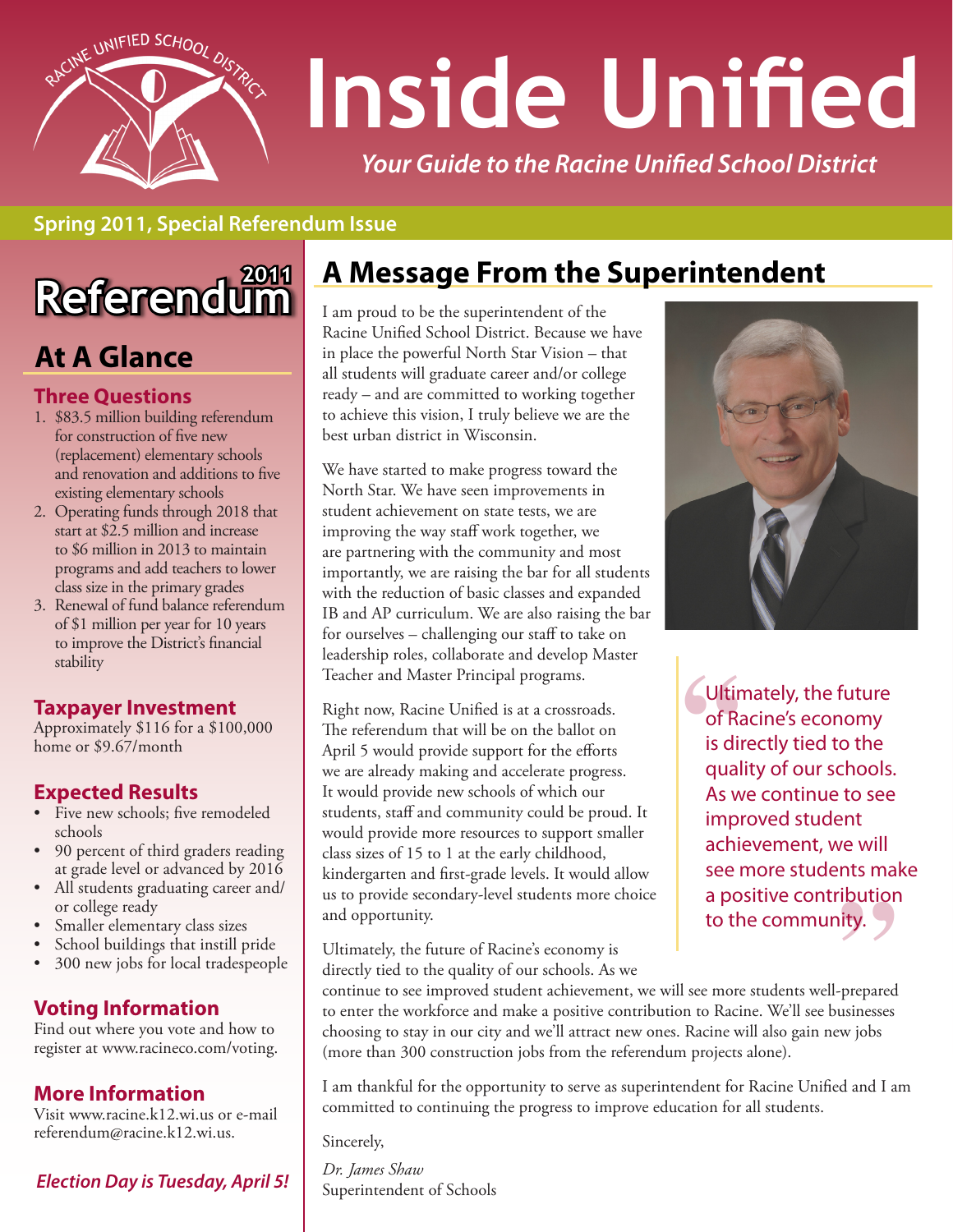

- To accelerate the success Racine Unified has achieved in improving student performance over the past few years, we must reinvest in our School District now.
- The future of Racine's economy is directly tied to the quality of its schools.
- To keep local businesses successful and attract new companies and jobs, we must graduate students who are well-prepared to enter the workforce and contribute to society.
- • Communities with strong schools have increased property values.

#### **Why is this referendum needed?**

- \$83.5 million building referendum for construction of five new (replacement) elementary schools and renovation and additions to five existing elementary schools
- Operating funds starting at \$2.5 million for the 2011-2013 school years, increasing to \$6 million beginning in the 2013-2014 school year and ending in 2018
- Renewal of fund balance referendum of \$1 million per year for 10 years, beginning in the 2011-2012 school year, to improve District's financial stability

#### **What results can we expect?**

- 90 percent of third graders reading at grade level or advanced by 2016
- • Smaller elementary class sizes
- • New and updated school buildings that instill pride in our students, staff and community
- All students career and/or college ready at graduation
- More than 300 new jobs for local tradespeople
- When considering construction costs, it is more economical to start with elementary schools.
- Creating elementary space will free up the Olympia Brown site for use as a secondary school in Phase II.

#### **What are the questions?**

- Phase I (April 2011 referendum): Five elementary schools remodeled, five replaced – to create educational flexibility and space for smaller class sizes
- **• Phase II** (future referendum): Disperse enrollment at secondary level by offering more choice and alternative sites, allowing more educational programs to have career and college focus
- • **Phase III** (future referendum): Address additional school facilities in need of renovation or replacement

#### **What is the taxpayer investment?**

See the District website at www.racine.k12.wi.us for a property tax calculator.

#### **Why address elementaries first?**

#### **What schools will be replaced?**

Bull Fine Arts, Knapp, Olympia Brown, Roosevelt and Wind Point Elementary Schools

#### **What schools will be remodeled?**

Jerstad-Agerholm, Mitchell, North Park, Schulte and West Ridge Elementary Schools

## **Frequently Asked Questions**

#### **What is the importance of small class sizes?**

#### **How was the community involved in developing a long-term plan?**

A committee of more than 70 community members (including business, labor and educational leaders) was integral in developing a three-phase, long-term reinvesting plan over the past three years.

#### **What are the phases of the long-term plan?**

Small class sizes allow for individualized instruction. Along with quality teachers, they provide a very powerful educational model. The April 2011 referendum would allow for targeted class sizes of 15:1 at the kindergarten and first-grade levels. **districts?** When comparing the **total educational cost spent per student per year** to districts in similar areas and with similar demographics, RUSD ranks among the lowest. Data is for the 2008-2009 school year, the most recent data available from the Wisconsin Department of Public Instruction.

The District will hold itself accountable for achieving results after Phase I is implemented and prior to asking the community to support any additional referendums.

## **How does RUSD's spending compare to other**

| Mill Rate Impact per \$1,000<br>of Property Value |                      | \$1.16                |
|---------------------------------------------------|----------------------|-----------------------|
| <b>Home Value</b>                                 | <b>Cost Per Year</b> | <b>Cost Per Month</b> |
| \$75,000                                          | \$87                 | \$7.25                |
| \$100,000                                         | \$116                | \$9.67                |
| \$125,000                                         | \$145                | \$12.08               |
| \$150,000                                         | \$174                | \$14.50               |
| \$175,000                                         | \$203                | \$16.92               |
| \$200,000                                         | \$232                | \$19.33               |
| \$250,000                                         | \$290                | \$24.17               |
| \$300,000                                         | \$348                | \$29.00               |

## **RUSD Building History**

## *This year I think we have some very, very, very good indicators of progress.*  **The fruits of your efforts are really beginning to pay off.<br>
<b>The fruits of your efforts are really beginning to pay off.**<br> **Probert Henken, Public Policy Forum Inc. President, October 2010 "**

- Robert Henken, Public Policy Forum Inc. President, October 2010



*Source: Wisconsin Department of Public Instruction school finance data warehouse*